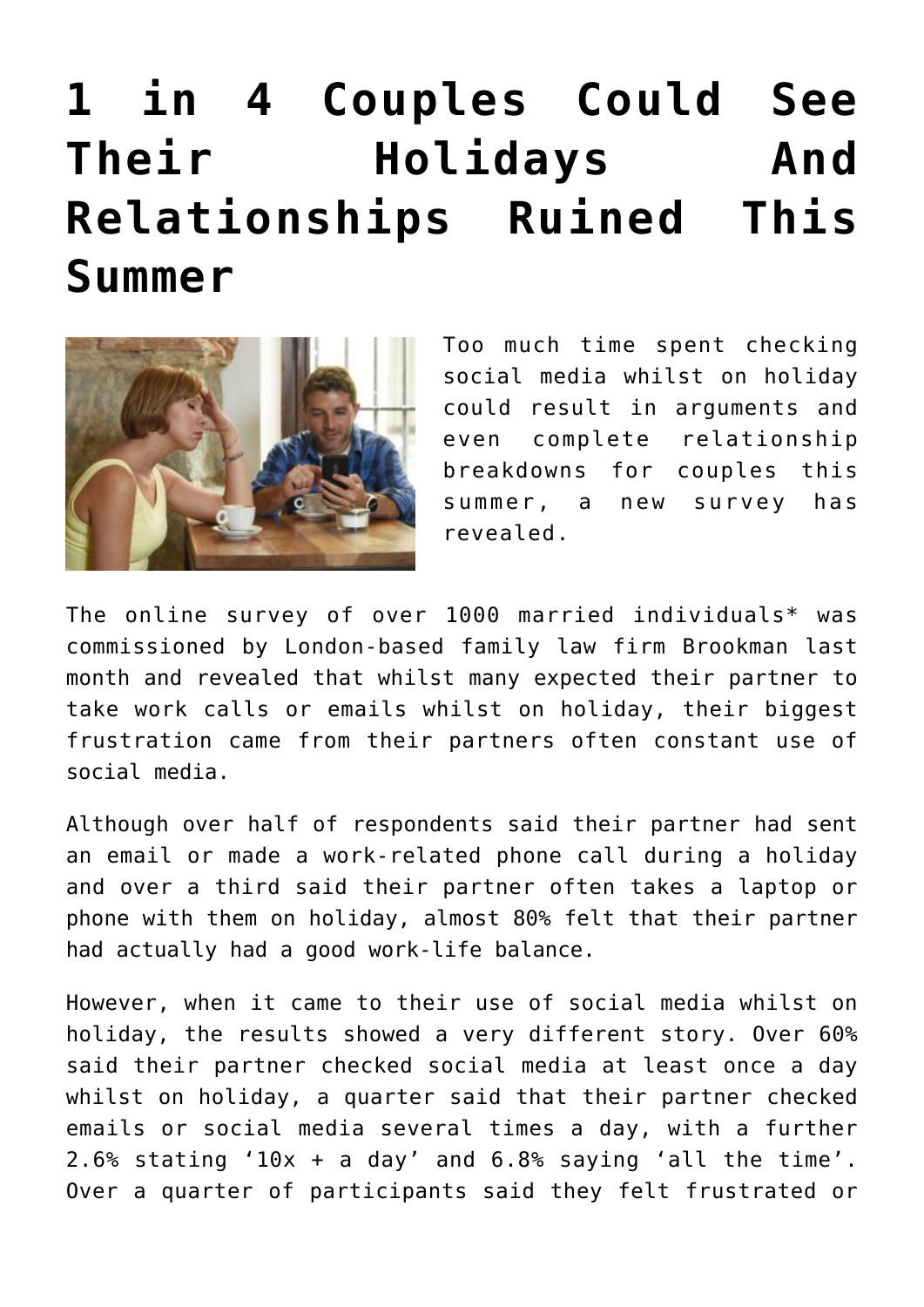angry that their partner wasn't engaged, or seemed 'distracted' from the family whilst on holiday.

It is estimated that the average Internet user is now on social media and messaging services for over 2 hours per day and the issue of being 'physically present', but 'emotionally distant' is a growing problem for couples. [1] In fact, technology addiction has been claimed to be as damaging as other addictions that have traditionally been considered as severely detrimental to a relationship, such as alcoholism and drug addictions [4]. More alarmingly, excessive use of social media is now being used as grounds for divorce.[2]

Brookman commissioned the survey to explore this area further after noticing a rise in the number of people who were including excessive use of technology in their divorce petition statements. Senior Partner, Henry Brookman, says, 'Addiction to technology is a growing problem for couples, as people spend more time in 'virtual relationships' with friends, followers and even complete strangers.

Unfortunately, we are seeing a rise in the number of people who consider this problem to be a contributing factor to their marriage breakdown. Often, by the time they turn to us, the problem has spiralled into an irreconcilable state, and divorce has become the only feasible option'.

Obviously, if the problem is tackled early, then divorce doesn't have to be the answer. Here are a few simple ways of reducing the use of technology so that your holiday is a dream and your relationship remains intact.

## **Leaving your phone or tablet behind when you go out –**

Where possible, don't take your phone with you when going out for day trips or even for just a short walk across the beach. You'll not miss anything for a couple of hours and your partner will value the opportunity to talk and have your full attention. Take a camera with you for snapping those happy